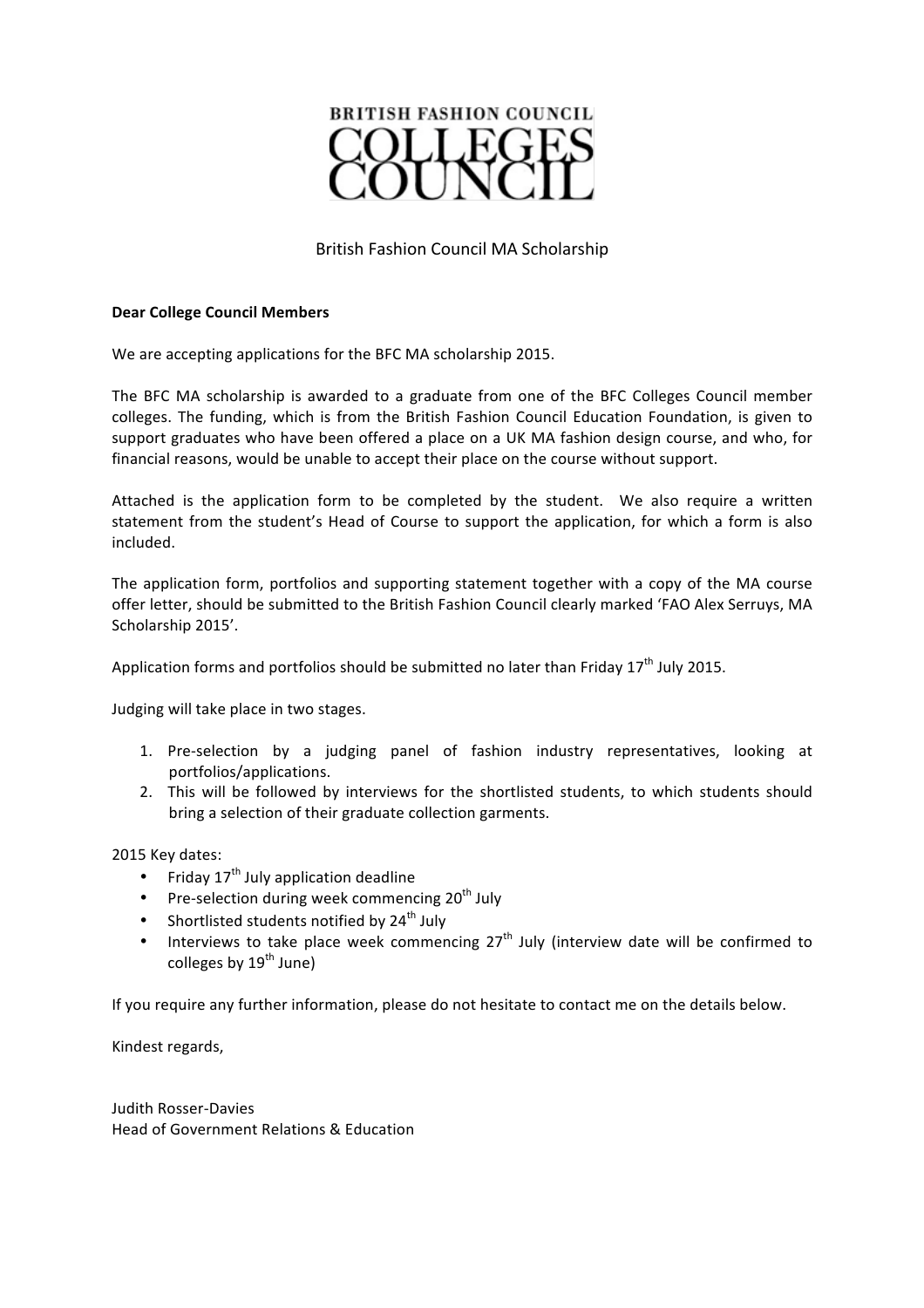# **BRITISH FASHION COUNCIL**

### **APPLICATION!FORM British Fashion Council MA Scholarship 2015**

| College/University details                                                           |
|--------------------------------------------------------------------------------------|
|                                                                                      |
|                                                                                      |
|                                                                                      |
|                                                                                      |
|                                                                                      |
| I have received an MA Course offer at the following: (copy of offer letter attached) |
|                                                                                      |
|                                                                                      |
|                                                                                      |
|                                                                                      |
|                                                                                      |
|                                                                                      |

## Please return this form, a copy of your MA course offer letter and portfolio, to:

Alex Serruys, British Fashion Council, Somerset House, South Wing, Strand, London, WC2R 1LA alex.serruys@britishfashioncouncil.com / Tel: + 44 (0) 20 7759 1998